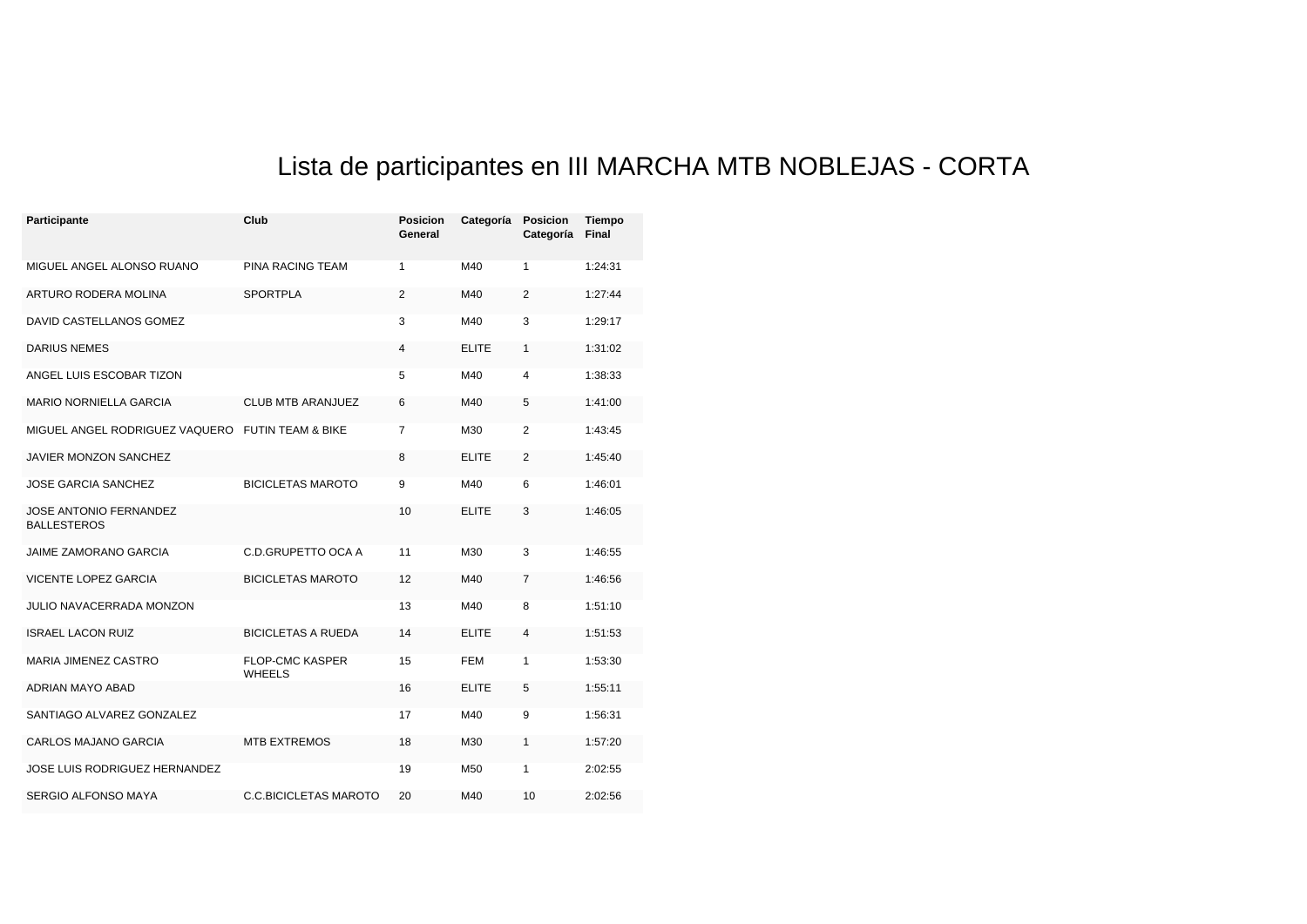| FRANCISCO CALDERON DELGADO     |                            | 21 | M50             | $\overline{2}$ | 2:03:59 |
|--------------------------------|----------------------------|----|-----------------|----------------|---------|
| RICARDO GUERRA                 | <b>PRIMARIOS</b>           | 22 | <b>ELITE</b>    | 6              | 2:04:04 |
| ALVARO ATANASIO L PEZ VAQUERO  |                            | 23 | M30             | 4              | 2:07:25 |
| FCO. JAVIER BARRAGAN VIZCAINO  |                            | 24 | M40             | 11             | 2:10:54 |
| DAVID GONZALEZ NIETO           |                            | 25 | M40             | 12             | 2:10:58 |
| <b>ANTONIO TORRES BENITO</b>   |                            | 26 | M <sub>50</sub> | 3              | 2:11:49 |
| DIEGO MARTINEZ DE LA CRUZ      |                            | 27 | M30             | 5              | 2:11:49 |
| SERGIO SANCHEZ PULIDO          |                            | 28 | M30             | 6              | 2:13:21 |
| <b>JAVIER BENITO</b>           | <b>JARRA Y PEDAL</b>       | 29 | M50             | 4              | 2:13:21 |
| ALVARO GRANADOS GIL            |                            | 30 | M30             | 7              | 2:14:49 |
| JESUS MANUEL SANCHEZ MASA      |                            | 31 | M50             | 5              | 2:14:49 |
| <b>CLARA RUIZ VIDAL</b>        | A COMO PAGUEN !!!          | 32 | <b>FEM</b>      | $\overline{2}$ | 2:17:30 |
| JUAN MENDOZA SANCHEZ-CELEMIN   | A COMO PAGUEN !!!          | 33 | M30             | 8              | 2:17:31 |
| <b>FERNANDO AMORES</b>         | <b>BRONTOSAURUS MTB</b>    | 34 | M30             | 9              | 2:17:46 |
| ALFREDO JOSE CEBALLOS CORRALES |                            | 35 | M40             | 13             | 2:17:49 |
| SILVESTRE SE QUEDA MENDEZ      | <b>RIBERE OS BTT</b>       | 36 | M50             | 6              | 2:17:49 |
| ANGEL GONZALEZ MORENO          | C.C.LA MONTA A<br>ARANJUEZ | 37 | M40             | 14             | 2:17:50 |
| JOSE LUIS GUARDIOLA SANCHEZ    | RIBERE OS BTT              | 38 | M50             | $\overline{7}$ | 2:17:50 |
| DAVID MADRID DIAZ              | <b>I LOVE EGB</b>          | 39 | M50             | 8              | 2:20:04 |
| ALBERTO CRUZ SIERRA            | <b>I LOVE EGB</b>          | 40 | M30             | 10             | 2:20:04 |
| MIGUEL ANGEL GUTIERREZ CA ADAS | <b>BICICLETAS MAROTO</b>   | 41 | M40             | 15             | 2:23:19 |
| DANIEL TURRILLO LOPEZ          | <b>CAGONES</b>             | 42 | M30             | 11             | 2:24:31 |
| <b>IVAN ESCOLAR</b>            |                            | 43 | M30             | 12             | 2:37:30 |
| <b>VICTOR ESPADA</b>           |                            | 44 | M40             | 16             | 2:37:31 |
| FELIPE ANGEL GRUESO ESPADA     |                            | 45 | M40             | 17             | 2:37:31 |
| CARLOS MARTINEZ BURGOS         | <b>I LOVE EGB</b>          | 46 | M <sub>50</sub> | 9              | 2:41:55 |
| MANUEL VICENTE GALLEGO MORENO  | A COMO PAQUEN !!!          | 47 | M40             | 18             | 2:42:19 |